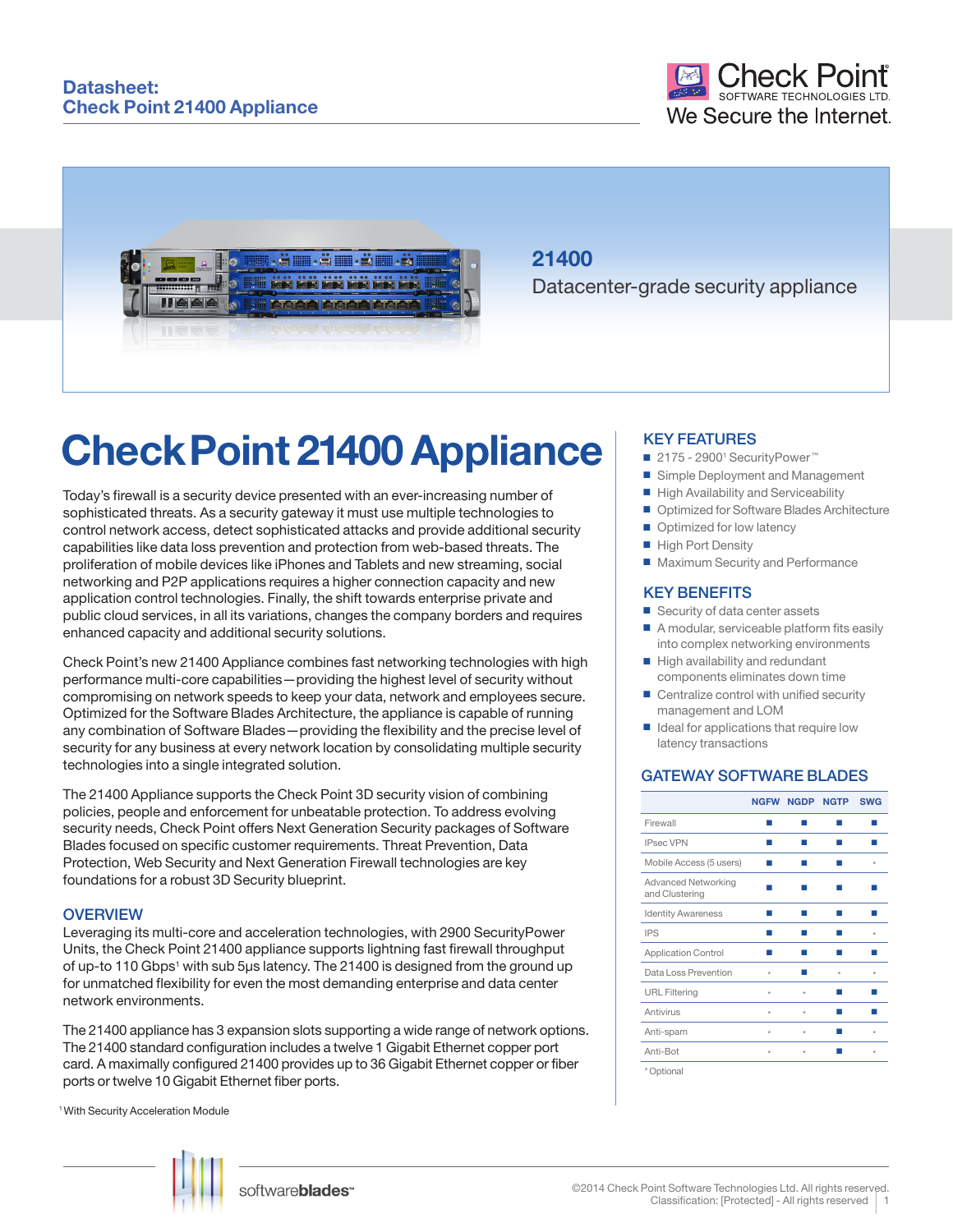### 21400

| 21700                                                                                |                 |
|--------------------------------------------------------------------------------------|-----------------|
| Graphic LCD display for IP address and<br>image management                           | dilli alle alle |
| Two hot-swappable 500GB RAID-1 hard drives                                           |                 |
| Two USB ports for ISO installation<br>(3)                                            |                 |
| Management port 10/100/1000Base-T RJ45                                               |                 |
| Lights Out Management card<br>(5)                                                    |                 |
| Console port RJ45<br>(6)                                                             |                 |
| Three network card expansion slots<br>(default one 12 x 10/100/1000Base-T port card) |                 |
| (8) Removable mother board                                                           |                 |
| Security Acceleration Module slot                                                    |                 |
| (10) Removable fans                                                                  |                 |
| 12GB RAM upgrade (optional)                                                          |                 |
| Two redundant hot-swappable AC power supplies<br>(12)                                |                 |
| Telescopic rails                                                                     |                 |
|                                                                                      |                 |

Furthermore, the 21400 also has a slot for an optional Security Acceleration Module. In addition to hot-swappable redundant disk drives and power supply units, the 21400 appliance also supports the Lights-Out-Management (LOM) option for remote support and maintenance capabilities. The 21400 Appliance is a highly serviceable chassis. Access to all components is easily available from the front and the back of the unit when mounted in the rack.

#### **SECURITYPOWER**

Until today security appliance selection has been based upon selecting specific performance measurements for each security function, usually under optimal lab testing conditions and using a security policy that has one rule. Today customers can select security appliances by their SecurityPower ratings which are based on real-world customer traffic, multiple security functions and a typical security policy.

SecurityPower is a new benchmark that measures the capability and capacity of an appliance to perform multiple advanced security functions (Software Blades) such as IPS, DLP and Application Control in real world traffic conditions. This provides an effective metric to better predict the current and future behavior of appliances under security attacks and in day-to-day operations. Customer SecurityPower Unit (SPU) requirements, determined using the Check Point Appliance Selection Tool, can be matched to the SPU ratings of Check Point Appliances to select the right appliance for their specific requirements.





### SECURITY ACCELERATION MODULE

The optional Check Point Security Acceleration Module (SAM-108) for the 21400 Appliance is ideal for latency-sensitive applications such as financial trading and VoIP communication. With sub 5 micro-seconds firewall latency, this purpose-built acceleration module boasts 108 SecurityCores™ accelerating traffic on all Acceleration-Ready interface ports with a single SAM-108. Performance for the 21400 appliance is boosted to 110 Gbps of firewall throughput and 300,000 connections per second and 50 Gbps of VPN throughput.

#### ALL-INCLUSIVE SECURITY SOLUTIONS

The Check Point 21400 Appliance offers a complete and consolidated security solution based on the Check Point Software Blade architecture. The appliance is available in four Software Blade packages and extensible to include additional Software Blades for further security protection.

- **• Next Generation Firewall (NGFW):** identify and control applications by user and scan content to stop threats with IPS and Application Control.
- **Next Generation Secure Web Gateway (SWG): enables** secure use of Web 2.0 with real time multi-layered protection against web-borne malware—with Application Control, URL Filtering, Antivirus and SmartEvent.
- **Next Generation Data Protection (NGDP): preemptively** protect sensitive information from unintentional loss, educate users on proper data handling policies and empower them to remediate incidents in real-time—with IPS, Application Control and DLP.
- **Next Generation Threat Prevention (NGTP): apply multiple** layers of protection to prevent sophisticated cyber-threats with IPS, Application Control, Antivirus, Anti-Bot, URL Filtering and Email Security.

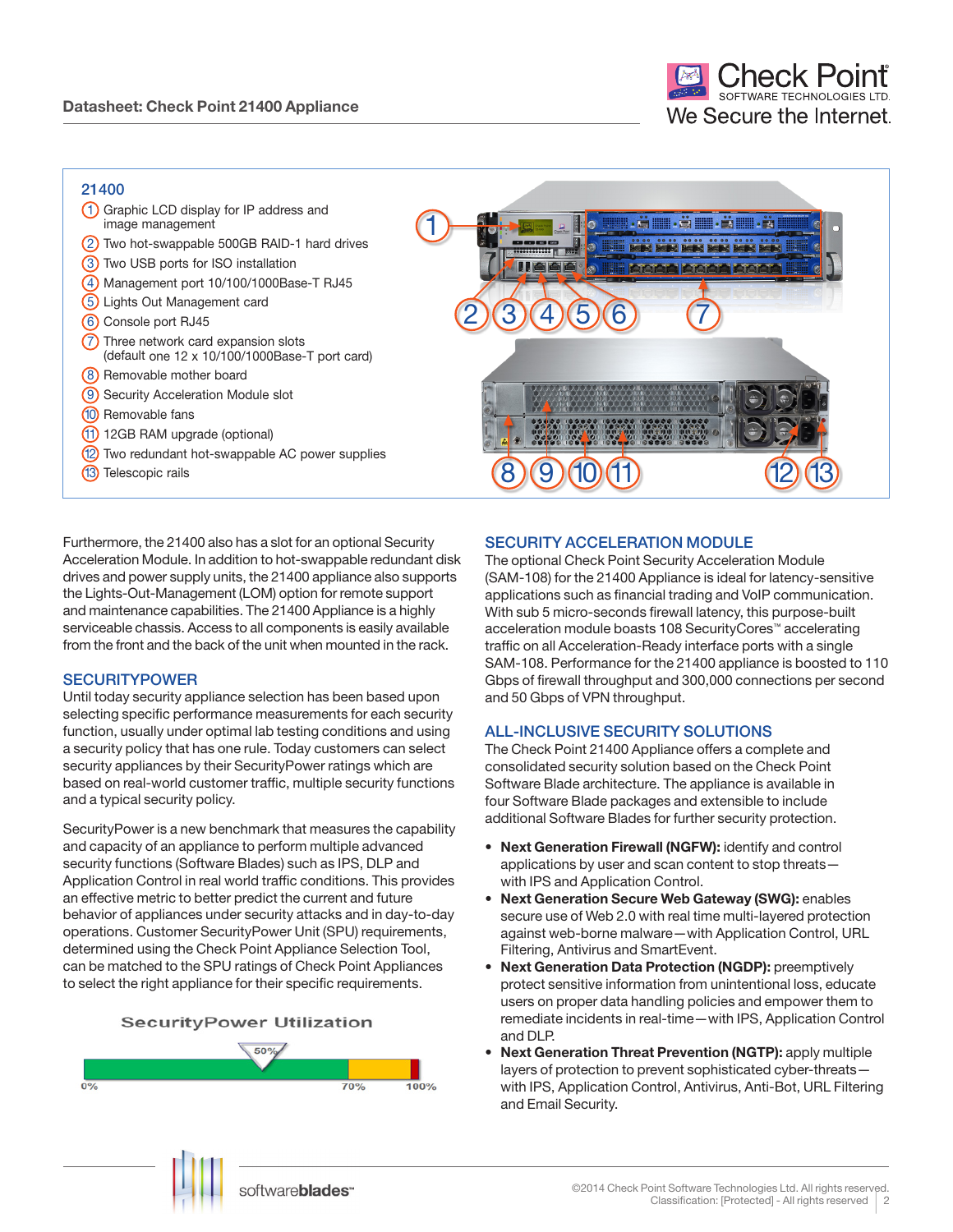#### PREVENT UNKNOWN THREATS WITH THREATCLOUD EMULATION

Check Point Appliances are a key component in the ThreatCloud Ecosystem providing excellent protection from undiscovered exploits, zero-day and targeted attacks. Appliances inspect and send suspicious files to the ThreatCloud Emulation Service which runs them in a virtual sandbox to discover malicious behavior. Discovered malware is prevented from entering the network. A signature is created and sent to the ThreatCloud which shares information on the newly identified threat to protect other Check Point customers.

#### INTEGRATED SECURITY MANAGEMENT

The appliance can either be managed locally with its available integrated security management or via central unified management. Using local management, the appliance can manage itself and one adjacent appliance for high availability purposes.

#### INCLUSIVE HIGH PERFORMANCE PACKAGE

Customers with high connection capacity requirements can purchase the affordable High Performance Package (HPP) with the Next Generation security package of their choice. This includes the appliance plus an Acceleration Ready 4x10Gb SFP+ interface card, transceivers and 24 GB of memory for high connection capacity. The SAM-108 High Performance Package also includes transceivers, 24 GB of memory in the appliance and 24 GB of memory in the Security Acceleration Module.

#### A RELIABLE SERVICEABLE PLATFORM

The Check Point 21400 appliance delivers business continuity and serviceability through features such as hot-swappable redundant power supplies, hot-swappable redundant hard disk drives (RAID), redundant fans and an advanced LOM card for out-of-band management. Combined together, these features ensure a greater degree of business continuity and serviceability when these appliances are deployed in the customer's networks.

#### REMOTE PLATFORM MANAGEMENT AND MONITORING

A Lights-Out-Management (LOM) card provides out-of-band remote management to remotely diagnose, start, restart and manage the appliance from a remote location. Administrators can also use the LOM web interface to remotely install an OS image from an ISO file.

#### GAiA—THE UNIFIED SECURITY OS

Check Point GAiA™ is the next generation Secure Operating System for all Check Point appliances, open servers and virtualized gateways. GAiA combines the best features from IPSO and SecurePlatform into a single unified OS providing greater efficiency and robust performance. By upgrading to GAiA, customers will benefit from improved appliance connection capacity and reduced operating costs. With GAiA, customers will gain the ability to leverage the full breadth and power of all Check Point Software Blades. GAiA secures IPv4 and IPv6 networks utilizing the Check Point Acceleration & Clustering technology and it protects the most complex network environments by supporting dynamic routing protocols like RIP, OSPF, BGP, PIM (sparse and dense mode) and IGMP. As a 64-Bit OS, GAiA increases the connection capacity of select appliances.

GAiA simplifies management with segregation of duties by enabling role-based administrative access. Furthermore, GAiA greatly increases operation efficiency by offering Automatic Software Updates. The intuitive and feature-rich Web interface allows for instant search of any commands or properties. GAiA offers full compatibility with IPSO and SecurePlatform command line interfaces, making it an easy transition for existing Check Point customers.

### TECHNICAL SPECIFICATIONS

| <b>Base Configuration</b>                                                                                  |
|------------------------------------------------------------------------------------------------------------|
| 1 on-board 10/100/1000Base-T RJ45                                                                          |
| 12 x 10/100/1000BaseT RJ45 NIC (default) or<br>4 x 10GbE SFP+ Acceleration Ready NIC (with SAM-108 bundle) |
| Security Acceleration Module (with SAM-108 bundle)                                                         |
| 12 GB Memory                                                                                               |
| Redundant dual hot-swappable Power Supplies                                                                |
| Redundant dual hot-swappable 500GB Hard Drives                                                             |
| LOM card                                                                                                   |
| Telescopic rails (26" - 35")                                                                               |
| <b>Network Expansion Slot Options (3 slots)</b>                                                            |
| 12 x 10/100/1000Base-T RJ45 ports                                                                          |
| 12 x 1000Base-F SFP ports                                                                                  |
| 4 x 10GBase-F SFP+ ports                                                                                   |
|                                                                                                            |

| <b>Max Configuration</b>                                                   |
|----------------------------------------------------------------------------|
| Up to 37 x 10/100/1000Base-T RJ45 ports                                    |
| Up to 36 x 1000Base-F SFP ports                                            |
| Up to $12 \times 10$ GBase-F SFP+ ports                                    |
| 24 GB RAM                                                                  |
| <b>Production Performance<sup>2</sup></b>                                  |
| 2175 - 2900 <sup>1</sup> SecurityPower                                     |
| 17.1 - 44.3 <sup>1</sup> Gbps firewall throughput                          |
| 3.67 Gbps firewall and IPS throughput                                      |
| RFC 3511, 2544, 2647, 1242 Performance Tests (LAB)                         |
| 50 - 110 <sup>1</sup> Gbps of firewall throughput, 1518 byte UDP           |
| 7 - 50 <sup>1</sup> Gbps of VPN throughput, AES-128                        |
| 6 Gbps IPS throughput, Recommended profile, IMIX traffic blend             |
| 5/10 <sup>3</sup> million concurrent connections                           |
| 130,000/300,000 <sup>1</sup> connections per second, 64 byte HTTP response |
|                                                                            |

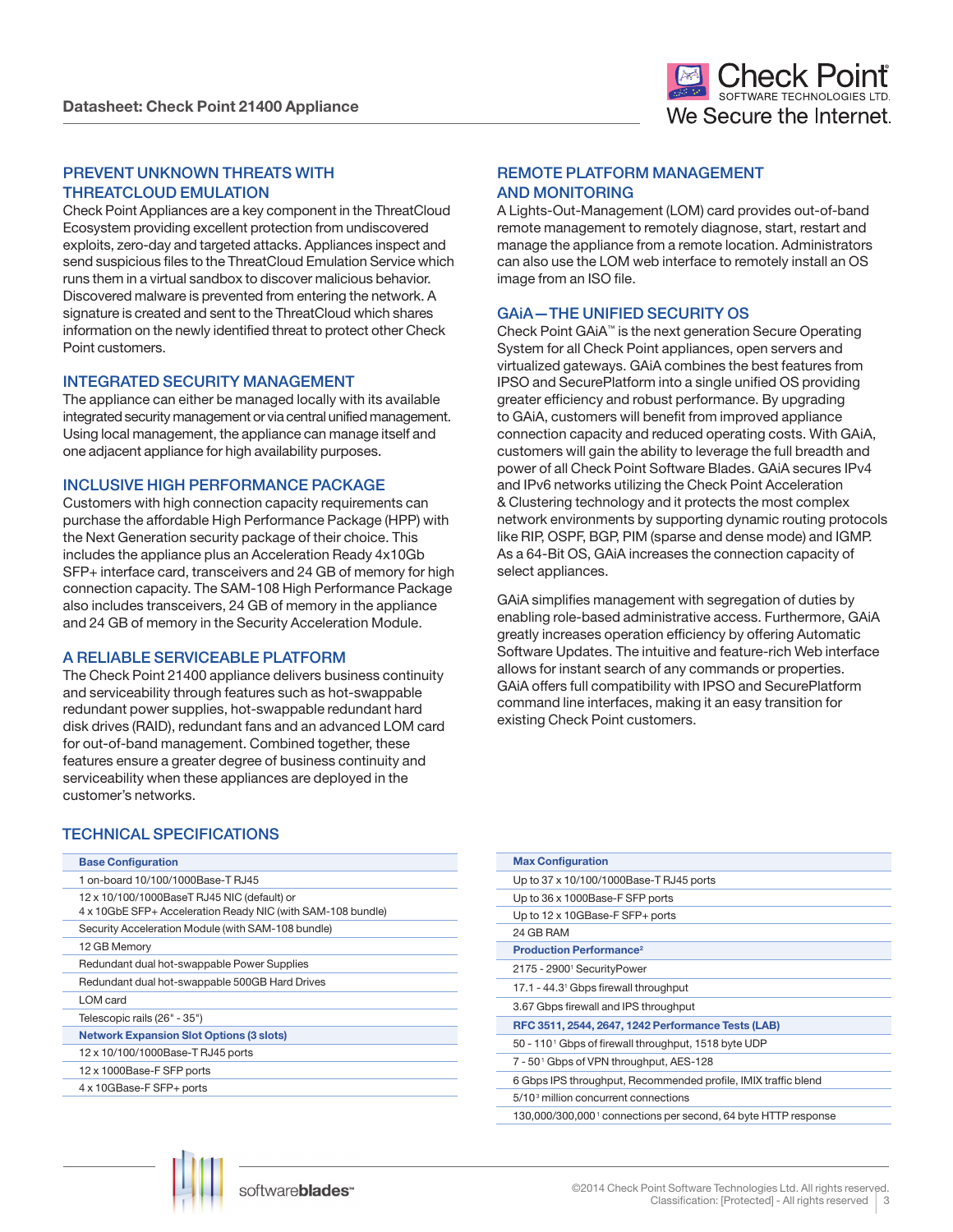#### **Datasheet: Check Point 21400 Appliance**

| <b>Network Connectivity</b>                         | <b>Power Requirements</b>                                                                                                                                                                             |  |
|-----------------------------------------------------|-------------------------------------------------------------------------------------------------------------------------------------------------------------------------------------------------------|--|
| IPv4 and IPv6                                       | AC Input Voltage: 100-240V                                                                                                                                                                            |  |
| 1024 interfaces or VLANs per system                 | Frequency: 47-63Hz                                                                                                                                                                                    |  |
| 4096 interfaces per system (in Virtual System mode) | Single Power Supply Rating: 910W                                                                                                                                                                      |  |
| 802.3ad passive and active link aggregation         | Power Consumption Maximum: 449 W                                                                                                                                                                      |  |
| Layer 2 (transparent) and Layer 3 (routing) mode    | Maximum thermal output: 1533 BTU                                                                                                                                                                      |  |
| <b>High Availability</b>                            | <b>Operating Environmental Conditions</b>                                                                                                                                                             |  |
| Active/Active - L3 mode                             | Temperature: 32°to104°F / 0° to 40°C                                                                                                                                                                  |  |
| Active/Passive - L3 mode                            | Humidity: 20%-90% (non-condensing)                                                                                                                                                                    |  |
| Session synchronization for firewall and VPN        | <b>Storage Conditions</b>                                                                                                                                                                             |  |
| Session failover for routing change                 | Temperature: $-4^{\circ}$ to 158°F / $-20^{\circ}$ to 70°C                                                                                                                                            |  |
| Device failure detection                            | Humidity: 5% to 95% at 60°C (non-condensing)                                                                                                                                                          |  |
| Link failure detection                              | <b>Certifications</b>                                                                                                                                                                                 |  |
| ClusterXL or VRRP                                   | Safety: CB, UL/cUL, CSA, TUV, NOM, CCC, IRAM, PCT/GoST                                                                                                                                                |  |
| <b>Virtual Systems</b>                              | Emissions: FCC, CE, VCCI, C-Tick, CCC, ANATEL, KCC                                                                                                                                                    |  |
| Max VSs: 125 (w/12GB), 250 (w/24GB)                 | Environmental: RoHS                                                                                                                                                                                   |  |
| <b>Dimensions</b>                                   | <sup>1</sup> With Security Acceleration Module.                                                                                                                                                       |  |
| Enclosure: 2RU                                      | <sup>2</sup> Maximum R77 production performance based upon the SecurityPower benchmark.<br>Real-world traffic, Multiple Software Blades, Typical rule-base, NAT and Logging enabled.                  |  |
| Standard (W x D x H): 17 x 28 x 3.5 in.             | Check Point recommends 50% SPU utilization to provide room for additional Software                                                                                                                    |  |
| Metric (W x D x H): 431 x 710 x 88 mm               | Blades and future traffic growth. Find the right appliance for your performance and security<br>requirements using the Appliance Selection Tool.<br><sup>3</sup> With the Gaia OS and memory upgrade. |  |
| Weight: 26 kg (57.4 lbs.)                           |                                                                                                                                                                                                       |  |

#### SOFTWARE PACKAGE SPECIFICATIONS

| <b>Base System<sup>1</sup></b>                                                                                                                                                                                                                                               | <b>SKU</b>                               |
|------------------------------------------------------------------------------------------------------------------------------------------------------------------------------------------------------------------------------------------------------------------------------|------------------------------------------|
| 21400 Next Generation Firewall Appliance (with FW, VPN, ADNC, IA, MOB-5, IPS and APCL Blades);<br>bundled with local management for up to 2 gateways.                                                                                                                        | CPAP-SG21400-NGFW                        |
| Secure Web Gateway 21400 Appliance (with FW, VPN, ADNC, IA, APCL, AV and URLF Blades);<br>bundled with local management and SmartEvent for up to 2 gateways.                                                                                                                 | CPAP-SWG21400                            |
| 21400 Next Generation Data Protection Appliance (with FW, VPN, ADNC, IA, MOB-5, IPS, APCL, and DLP Blades);<br>bundled with local management for up to 2 gateways.                                                                                                           | CPAP-SG21400-NGDP                        |
| 21400 Next Generation Threat Prevention Appliance (with FW, VPN, ADNC, IA, MOB-5, IPS, APCL, URLF, AV,<br>ABOT and ASPM Blades); bundled with local management for up to 2 gateways.                                                                                         | CPAP-SG21400-NGTP                        |
| <b>High Performance Packages</b>                                                                                                                                                                                                                                             | <b>SKU</b>                               |
| 21400 Next Generation Firewall Appliance High Performance Package with Acceleration Ready 4x10Gb SFP+ interface<br>card, transceivers and extended memory for high connection capacity.                                                                                      | CPAP-SG21400-NGFW-HPP                    |
| 21400 Secure Web Gateway Appliance High Performance Package with Acceleration Ready 4x10Gb SFP+ interface<br>card, transceivers and extended memory for high connection capacity.                                                                                            | CPAP-SWG21400-HPP                        |
| 21400 Next Generation Data Protection Appliance High Performance Package with Acceleration Ready 4x10Gb SFP+<br>interface card, transceivers and extended memory for high connection capacity.                                                                               | CPAP-SG21400-NGDP-HPP                    |
| 21400 Next Generation Threat Prevention Appliance High Performance Package with Acceleration Ready 4x10Gb SFP+ CPAP-SG21400-NGTP-HPP<br>interface card, transceivers and extended memory for high connection capacity.                                                       |                                          |
| 21400 Next Generation Firewall High Performance Package Appliance with SAM-108 Security Acceleration Module, an<br>Acceleration Ready 4x10Gb SFP+ interface card, transceivers, 24 GB of memory in the appliance and 24 GB of memory<br>in the Security Acceleration Module. | CPAP-SG21400-NGFW-HPP-<br><b>SAM-BUN</b> |
| Software Blades Packages <sup>1</sup>                                                                                                                                                                                                                                        | <b>SKU</b>                               |
| 21400 Next Generation Firewall Appliance Software Blade package for 1 year (IPS and APCL Blades)                                                                                                                                                                             | CPSB-NGFW-21400-1Y                       |
| Secure Web Gateway 21400 Appliance Software Blade package for 1 year (APCL, AV and URLF Blades)                                                                                                                                                                              | CPSB-SWG-21400-1Y                        |
| 21400 Next Generation Data Protection Appliance Software Blade package for 1 year (IPS, APCL, and DLP Blades)                                                                                                                                                                | CPSB-NGDP-21400-1Y                       |
| 21400 Next Generation Threat Prevention Appliance Software Blade package for 1 year<br>(IPS, APCL, URLF, AV, ABOT and ASPM Blades)                                                                                                                                           | CPSB-NGTP-21400-1Y                       |

1 SKUs for 2 and 3 years are available, see the online Product Catalog.